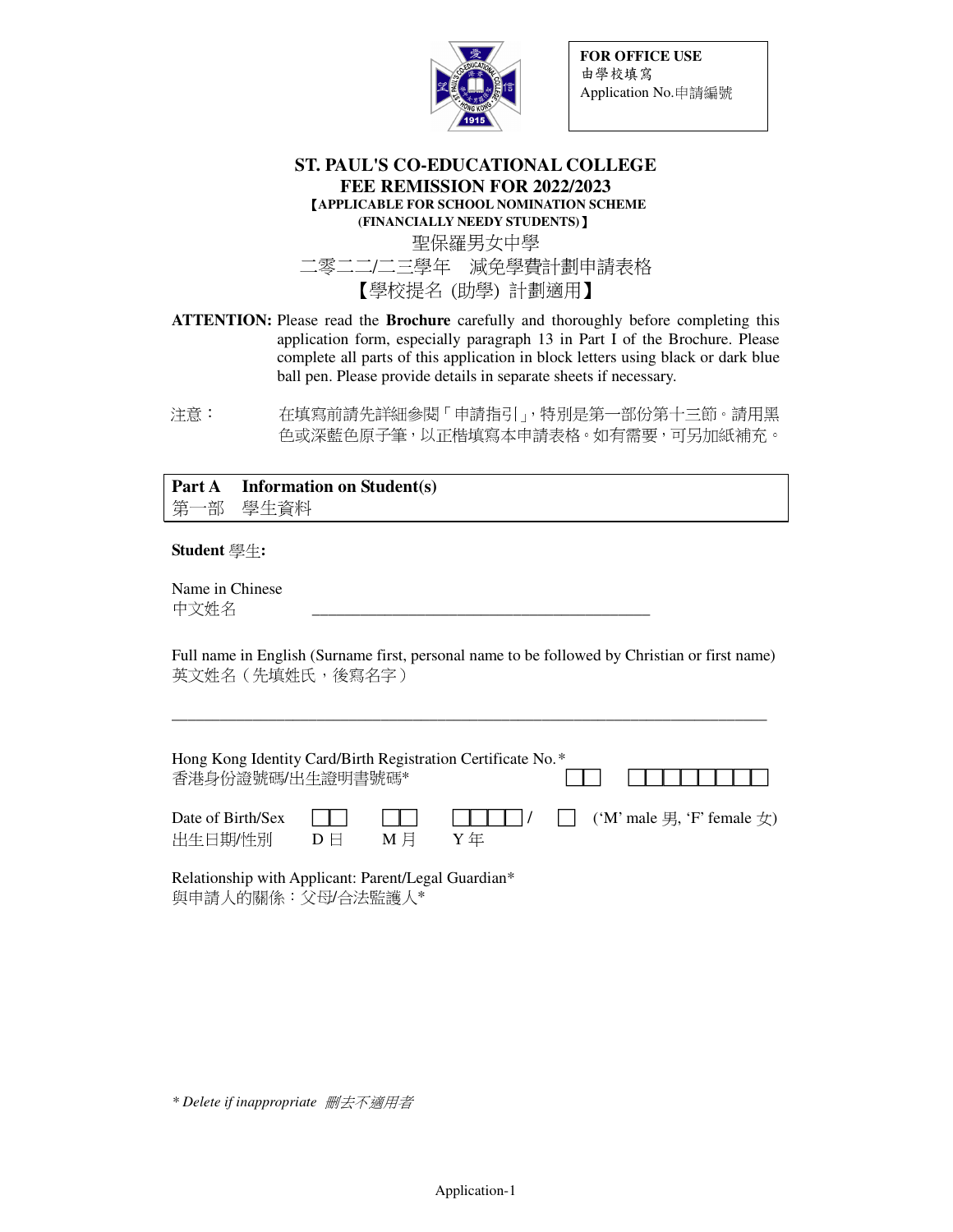| Part B<br><b>Applicant</b><br>第二部<br>申請人資料                                                                                        |  |  |  |  |  |  |
|-----------------------------------------------------------------------------------------------------------------------------------|--|--|--|--|--|--|
| Name in Chinese<br>中文姓名                                                                                                           |  |  |  |  |  |  |
| Full name in English (Surname first, personal name to be followed by Christian or first name)<br>英文姓名 (先填姓氏, 後寫名字)                |  |  |  |  |  |  |
| Hong Kong Identity Card No.<br>香港身份證號碼                                                                                            |  |  |  |  |  |  |
| ('M' male $\overline{H}$ , 'F' female $\overline{\mathcal{L}}$ )<br>Date of Birth/Sex<br>$M \nvert A$ $Y \nvert A$<br>出生日期/性別  D日 |  |  |  |  |  |  |
| Residential Address (Please use block letters)<br>住址(請用英文正楷填寫)_______________________                                             |  |  |  |  |  |  |
| Correspondence Address (if different from above)                                                                                  |  |  |  |  |  |  |
| Residential Phone No. 住宅電話                                                                                                        |  |  |  |  |  |  |
| Office/Other Contact No(s).* 辦事處/其他聯絡電話*                                                                                          |  |  |  |  |  |  |
| Mobile Telephone/Pager No.* 手提電話/傳呼號碼*                                                                                            |  |  |  |  |  |  |
|                                                                                                                                   |  |  |  |  |  |  |

*\* Delete if inappropriate* 刪去不適用者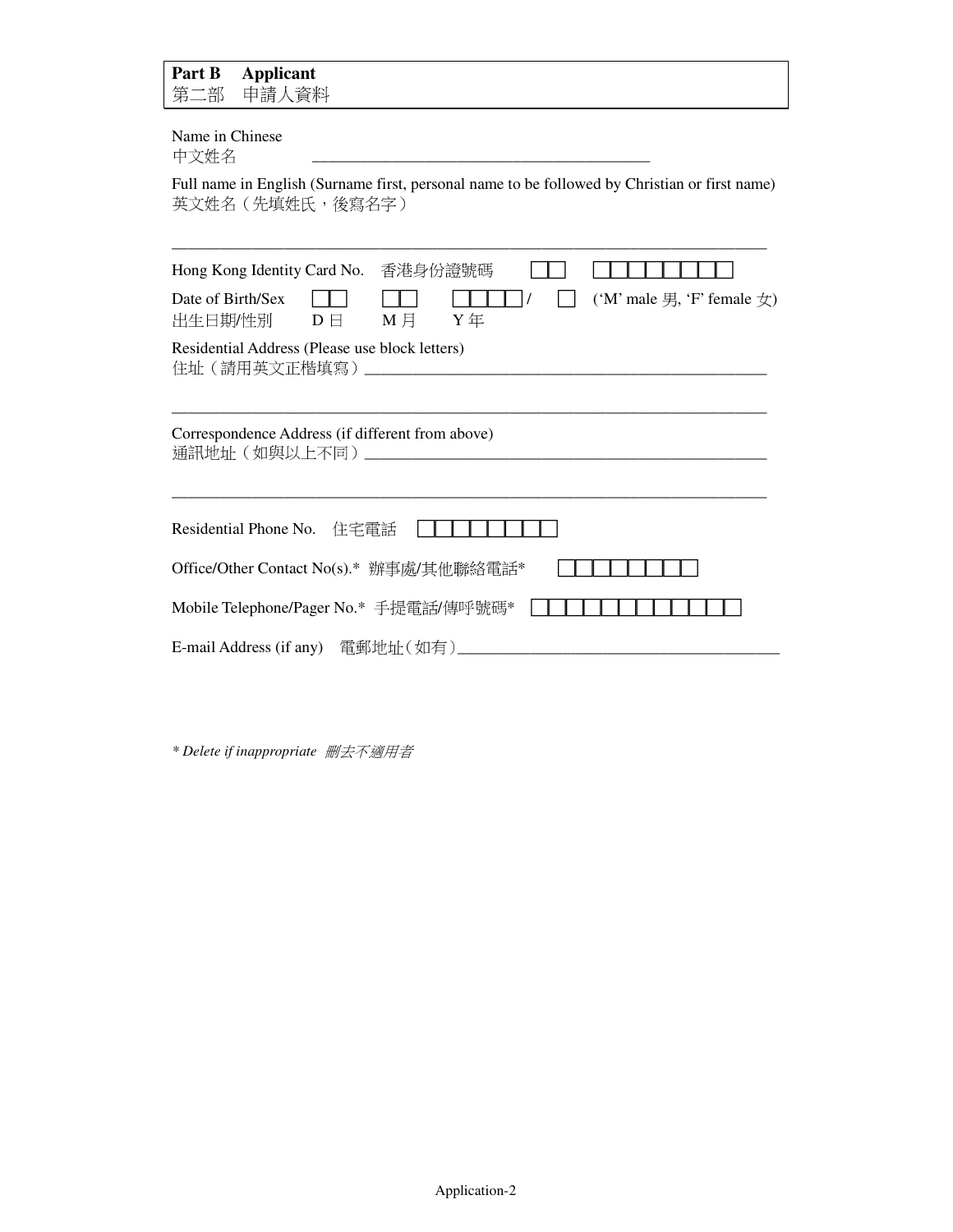## **Part C** Information on All Family Members<sup>(1)</sup> (normally living in the same principal residence for at least 6 months during the year) 第三部 所有家庭成員資料"(年中居於同一主要居所不少於 6 個月的家庭成員)

| <b>Name</b><br>姓名 | Date of Birth<br>出生日期 | <b>Hong Kong Identity</b><br>Card/Birth<br><b>Registration</b><br><b>Certificate Number</b><br>香港身份證/<br>出生證明書號碼 | Relationship<br>with Applicant<br>與申請人的關係 | <b>Current Employment</b><br>and position or<br><b>Attending Full-time</b><br><b>Education</b><br>(with Name of<br>School/Employer)<br>現職僱主及職位<br>或所就讀<br>全日制學校名稱 |
|-------------------|-----------------------|------------------------------------------------------------------------------------------------------------------|-------------------------------------------|-------------------------------------------------------------------------------------------------------------------------------------------------------------------|
|                   |                       |                                                                                                                  | Applicant<br>申請人                          |                                                                                                                                                                   |
| Student 學生        |                       |                                                                                                                  |                                           |                                                                                                                                                                   |
|                   |                       |                                                                                                                  |                                           |                                                                                                                                                                   |
|                   |                       |                                                                                                                  |                                           |                                                                                                                                                                   |
|                   |                       |                                                                                                                  |                                           |                                                                                                                                                                   |

| <b>Part D</b><br>第四部 | <b>Principal Family Residence</b><br>主要居所資料                   |                                                                                                         |                     |
|----------------------|---------------------------------------------------------------|---------------------------------------------------------------------------------------------------------|---------------------|
|                      |                                                               | (the same principal residence of student, applicant and other family members)<br>(學生、申請人及其他家庭成員同住的主要居所) |                     |
|                      | <b>Address</b><br>地址                                          |                                                                                                         |                     |
|                      | <b>Size</b>                                                   | square feet                                                                                             |                     |
|                      | 面積                                                            | 平方呎                                                                                                     |                     |
|                      | <b>Rental Payment from</b>                                    |                                                                                                         | <b>Item D</b> $(1)$ |
|                      | 1 April 2020 to 31 March 2021                                 |                                                                                                         | 第四 $(1)$ 項          |
|                      | 2020年4月1日至                                                    |                                                                                                         |                     |
|                      | 2021年3月31日的已繳租金                                               |                                                                                                         |                     |
|                      | If self-owned by the Applicant, please fill in the following: |                                                                                                         |                     |
|                      | 如為申請人自置居所,請填寫下列各項:                                            |                                                                                                         |                     |
|                      | Date of Purchase                                              |                                                                                                         |                     |

| <b>Date of Purchase</b><br>購買日期 |             |
|---------------------------------|-------------|
| <b>Purchase Price</b><br>樓價     |             |
| Mortgage Amount at the time of  |             |
| purchase<br>購買日期的按揭額            |             |
| <b>Number of Mortgage</b>       |             |
| <b>Installments</b><br>供款期      |             |
| <b>Mortgage Payment from</b>    | Item $D(2)$ |
| 1 April 2020 to 31 March 2021   | 第四(2)項      |
| 2020年4月1日至                      |             |
| 2021年3月31日的已繳按揭                 |             |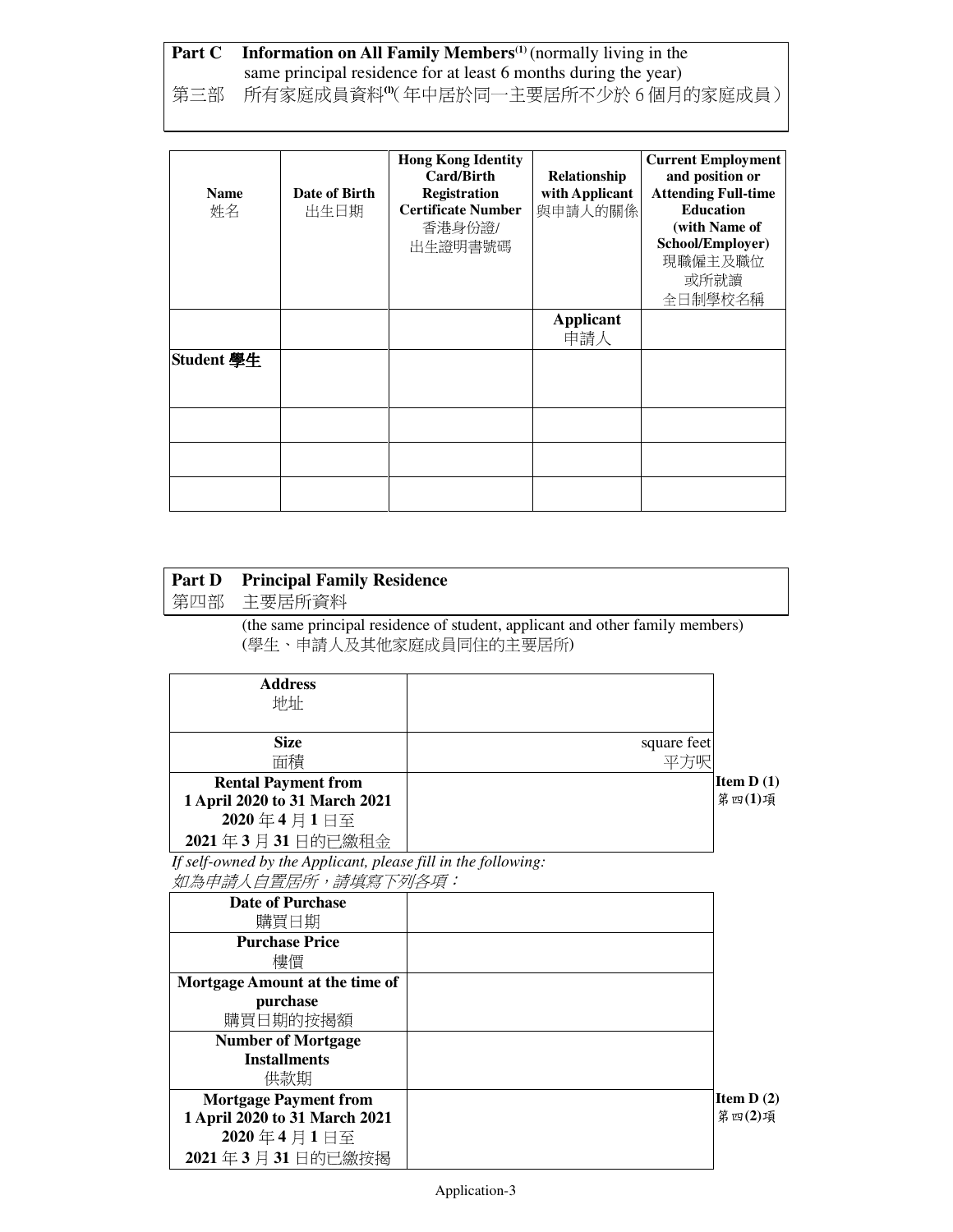## **Part E Family Disposable Income**

第五部 家庭可動用收入

**Family Income from 1 April 2020 to 31 March 2021 (documentary evidence required) 2020** 年 **4** 月 **1** 日至 **2021** 年 **3** 月 **31** 日的家庭收入(必須提供證明文件)

| <b>Applicant</b><br>申請人                             |                                           | <b>Applicant's Spouse</b><br>申請人配偶                  |                                           |
|-----------------------------------------------------|-------------------------------------------|-----------------------------------------------------|-------------------------------------------|
| Sources of income <sup>(2)</sup><br>收入來源(2)         | Amount (HK\$) <sup>(3)</sup><br>金額(港幣)(3) | Sources of income <sup>(2)</sup><br>收入來源(2)         | Amount $(HK\$ <sup>(3)</sup><br>金額(港幣)(3) |
|                                                     |                                           |                                                     |                                           |
|                                                     |                                           |                                                     |                                           |
|                                                     |                                           |                                                     |                                           |
|                                                     |                                           |                                                     |                                           |
|                                                     |                                           |                                                     |                                           |
| <b>Total Income</b><br>總收入<br>Item $E(1)$<br>第五(1)項 |                                           | <b>Total Income</b><br>總收入<br>Item $E(2)$<br>第五(2)項 |                                           |

|                                              | (normally living in the same principal residence for at least 6 months during the year) |                                       | All Other Family Members <sup>(4)</sup>      |                                              |                                              |
|----------------------------------------------|-----------------------------------------------------------------------------------------|---------------------------------------|----------------------------------------------|----------------------------------------------|----------------------------------------------|
|                                              |                                                                                         | 所有其他家庭成員"                             | (年中居於同一主要居所不少於6個月的家庭成員)                      |                                              |                                              |
| Name 姓名:                                     |                                                                                         | Name 姓名:                              |                                              | Name 姓名:                                     |                                              |
| <b>Sources of</b><br>income $(2)$<br>收入來源(2) | Amount<br>$(HK\$ <sup>(3)</sup><br>金額(港幣)(3)                                            | Sources of<br>income $(2)$<br>收入來源(2) | Amount<br>$(HK\$ <sup>(3)</sup><br>金額(港幣)(3) | <b>Sources of</b><br>income $(2)$<br>收入來源(2) | Amount<br>$(HK\$ <sup>(3)</sup><br>金額(港幣)(3) |
|                                              |                                                                                         |                                       |                                              |                                              |                                              |
|                                              |                                                                                         |                                       |                                              |                                              |                                              |
|                                              |                                                                                         |                                       |                                              |                                              |                                              |
| <b>Total Income</b><br>總收入                   |                                                                                         | <b>Total Income</b><br>總收入            |                                              | <b>Total Income</b><br>總收入                   |                                              |
| 40 % of above<br>以上的40%                      |                                                                                         | 40 % of above<br>以上的40%               |                                              | 40 % of above<br>以上的40%                      |                                              |
| Item $E(3)$<br>第五(3)項                        |                                                                                         | Item $E(4)$<br>第五(4)項                 |                                              | Item $E(5)$<br>第五(5)項                        |                                              |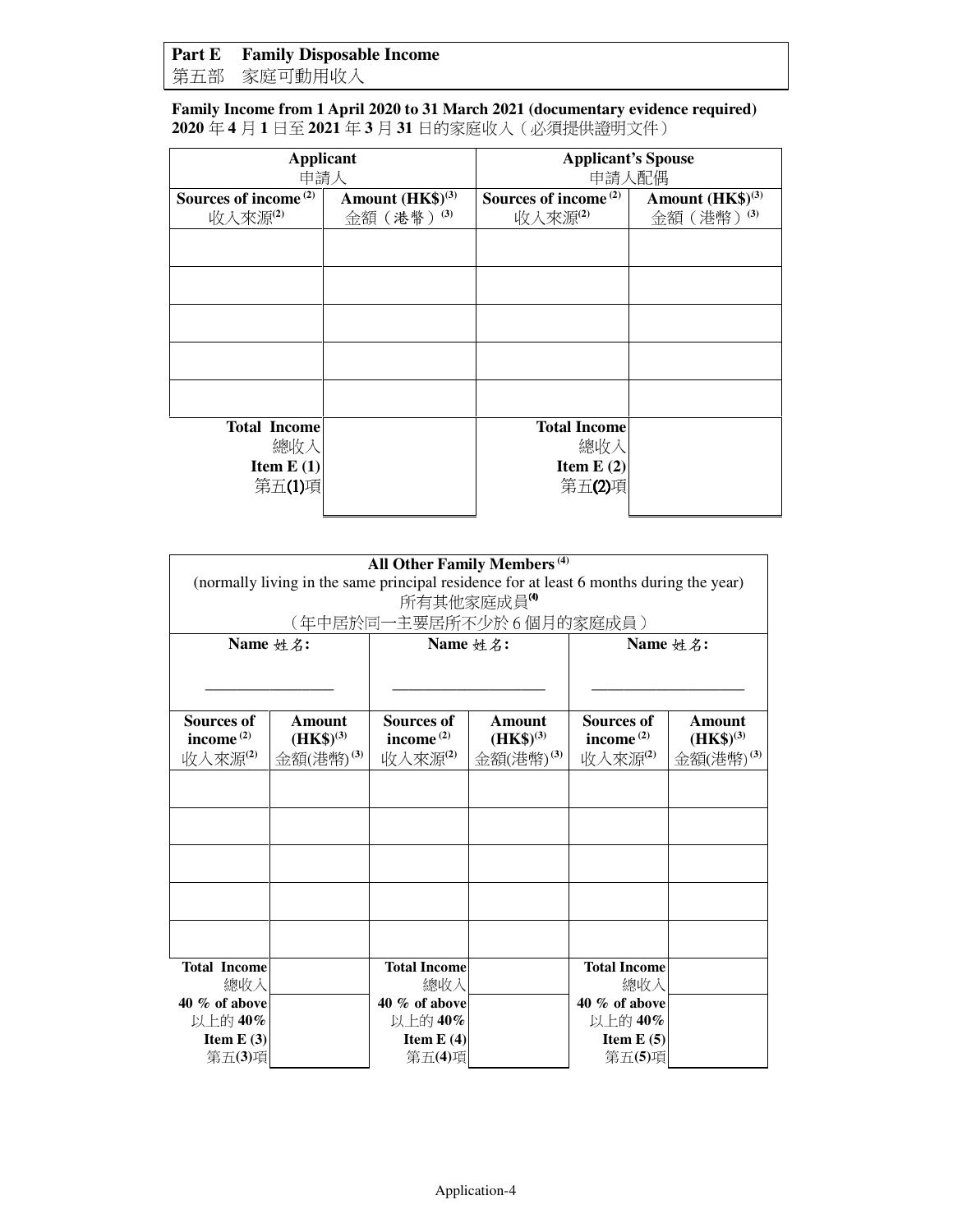#### **Total Family Disposable Income** 總家庭可動用收入: Item E (1) + E (2) + E (3) + E (4) + E (5) 第五(1)項+五(2)項+五(3)項+五(4)項+五(5)項:\$ \_\_\_\_\_\_\_\_\_\_\_\_\_\_ Item E(6) 第五(6)項

**LESS** Annual Rental Payment or Mortgage Payment on Principal Residence

減 每年已繳租金或主要居所供款額 **:** \$ \_\_\_\_\_\_\_\_\_\_\_\_\_\_\_ [Item D (1) **OR** D (2)]

[第四(1)或四(2)項]

**EQUAL** Family Disposable Income after Deduction of Annual Rental or Annual Mortgage Payment on Principal Residence 等如 扣除每年已繳租金或主要居所供款額後的家庭可動用收入

= \$ \_\_\_\_\_\_\_\_\_\_\_\_\_\_\_\_\_\_ Item E(7) 第五(7)項

### **Part F Declaration on the Value of Assets (excluding Principal Family Residence) owned by the Applicant and Applicant's Spouse as at 31 March 2021 (documentary evidence required)**

第六部 申請人及其配偶的資產價值聲明(主要居所除外) (以 **2021** 年 **3** 月 **31** 日計算)(必須提供證明文件)

|                                               | <b>Applicant</b><br>申請人                                                                                        |                                                                                                                           |                                                      | <b>Applicant's Spouse</b><br>申請人配偶                |                                                                                                                           |
|-----------------------------------------------|----------------------------------------------------------------------------------------------------------------|---------------------------------------------------------------------------------------------------------------------------|------------------------------------------------------|---------------------------------------------------|---------------------------------------------------------------------------------------------------------------------------|
| Nature of<br>Assets <sup>(5)</sup><br>資產類別(5) | <b>Details</b><br>内容                                                                                           | <b>Estimated/</b><br><b>Actual Net</b><br>Value as at 31<br>March $2021^{(3)}$<br>估計/實際淨<br>價值(以 2021<br>年3月31日<br>計算)(3) | <b>Nature of</b><br>Assets <sup>(5)</sup><br>資產類別(5) | <b>Details</b><br>内容                              | Estimated/<br><b>Actual Net</b><br>Value as at 31<br>March 2021 <sup>(3)</sup><br>估計/實際淨<br>價值(以 2021<br>年3月31日<br>計算)(3) |
|                                               |                                                                                                                |                                                                                                                           |                                                      |                                                   |                                                                                                                           |
|                                               |                                                                                                                |                                                                                                                           |                                                      |                                                   |                                                                                                                           |
|                                               |                                                                                                                |                                                                                                                           |                                                      |                                                   |                                                                                                                           |
|                                               |                                                                                                                |                                                                                                                           |                                                      |                                                   |                                                                                                                           |
|                                               | <b>Total Value</b><br>總值<br>Item $F(1)$<br>第六(1)項                                                              |                                                                                                                           |                                                      | <b>Total Value</b><br>總值<br>Item $F(2)$<br>第六(2)項 |                                                                                                                           |
|                                               | Item F(1) + F(2) Less \$500,000                                                                                |                                                                                                                           |                                                      |                                                   |                                                                                                                           |
| 10% of Item $F(3)$                            | 第六(3)項之百分之十 = \$<br>*Please put Zero in the blank if item $F(3)$ is negative<br>如第六項計算結果為負數請填上零                |                                                                                                                           |                                                      | <b>Item F(4)</b> 第六(4)項                           |                                                                                                                           |
|                                               | Final Family Disposable Income 最終家庭可動用收入:<br><b>Item E</b> $(7)$ + <b>Item F</b> $(4)$<br>第五(7)項 + 第六(4)項 = \$ |                                                                                                                           |                                                      |                                                   |                                                                                                                           |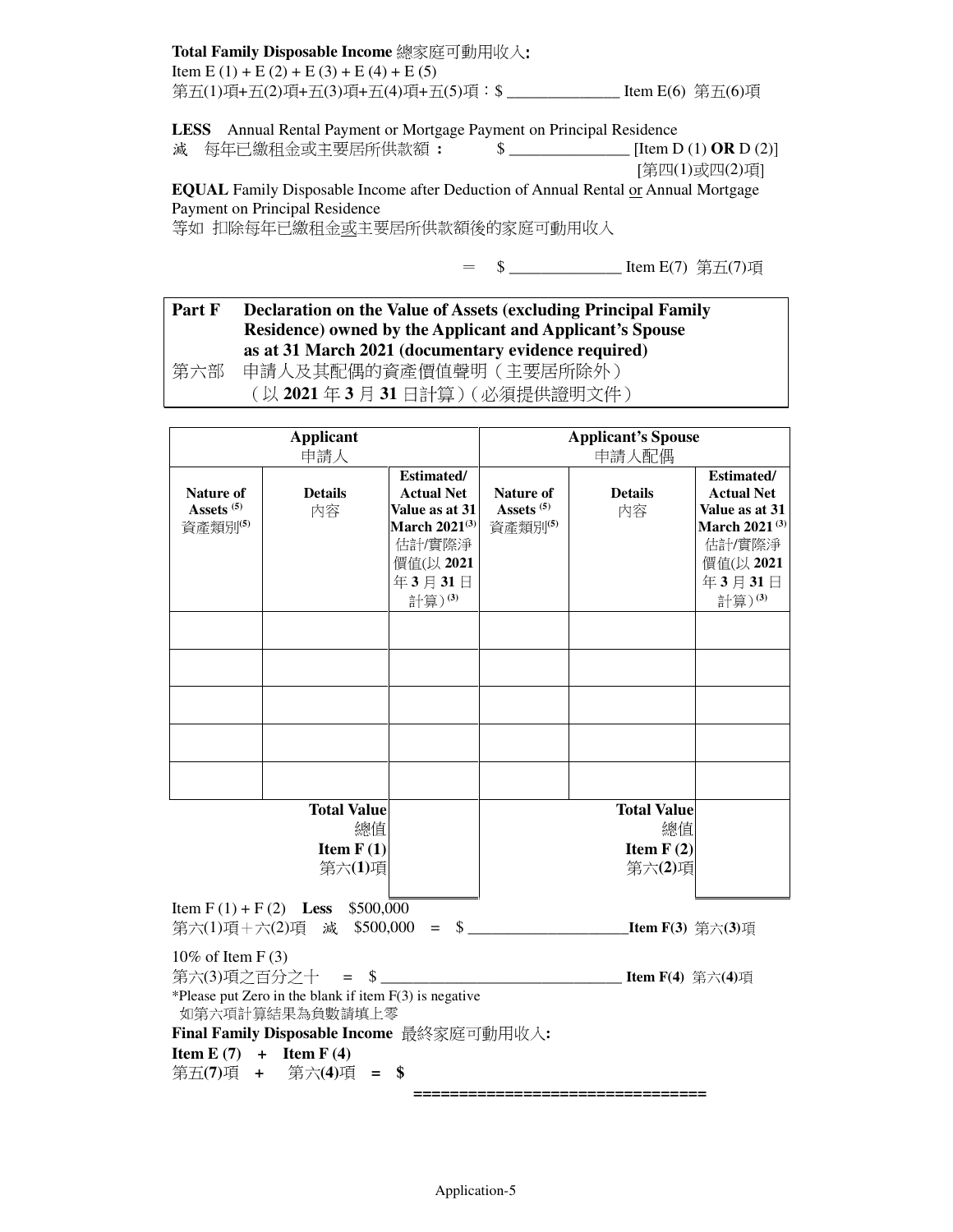#### **Part G Additional Information and Special Circumstances which you would like to be considered** (separate sheets if necessary) 第七部 附加資料及應予特別考慮的情況 (如有需要,可另加紙補充)

#### **Explanatory Notes for the Application Form:**

**Note (1)** Family members are defined as parents, unmarried siblings and grandparents of the student.

**Note (2)**

- (a) For explanations on sources of family income, please see paragraph 3.1(c) of brochure.
- (b) Documentary evidences are required for various incomes, please see paragraph 5 of brochure.
- (c) Incomes from all sources must be reported, please provide details in separate sheets if necessary.
- Note<sup>(3)</sup> The amount of each individual sources of income and value of assets must not be less than zero.
- Note<sup>(4)</sup> All other family members normally living in the same principal residence for at least 6 months during the year must report their income, please provide details in separate sheets if necessary.
- **Note (5)** These include assets of all kinds (excluding principal family residence).

 The Applicant is required to declare the total assets whether in Hong Kong, the Mainland or overseas in their possession partly and usually in the form of landed properties including both residential and non-residential properties (after deducting outstanding mortgage amount, if any), land including lease agreements and Letters A or B entitlements, stocks and shares, vehicles including private and commercial vehicles, transferable vehicle licences including taxi and public light bus licences, bank deposits and unit trust funds.

- **Note (6)** For those engaged in business, all categories of assets owned by the companies either wholly or partially owned by the applicant operating such business and other assets owned. The Applicant is also required to declare full details of all other properties which are held through a trustee or through any other vehicles or instrument whatsoever.
- 註<sup>0</sup> 家庭成員的定義為學生的父母,未婚的兄弟姊妹,及祖父母。

註(2)

- (a) 有關家庭收入來源,請參閱「申請指引」第 3.1(c)節。
- (b) 各種收入必須附有證明文件,請參閱「申請指引」第 5 節。
- (c) 所有有關收入來源均須填報,如有需要,可另加紙補充。
- 註<sup>6</sup> 每項收入來源的金額或資產類別的價值均不可少於零。
- 註<sup>6</sup> 所有年中居於同一主要居所不少於 6 個月的家庭成員均須填報其收入資料,如 有需要,可另加紙補充。

註(5) 這包括所有各類的資產(主要家庭居所除外)。 申請人須申報所有的資產,無論資產是在香港、內地或在海外。資產一般包括 住宅或非住宅物業(扣除未償還的按揭數額)、土地包括租約及甲或乙類換地證 明書、股票、私人及商業車輛、可轉售的車輛牌照例如的士及公共小巴牌照、 銀行存款及基金。

註<sup>6</sup> 經營業務者以公司名義(全資或部分)擁有的資產。此外,申請人亦須申報所持有 或以托管及任何形式擁有的所有其他物業。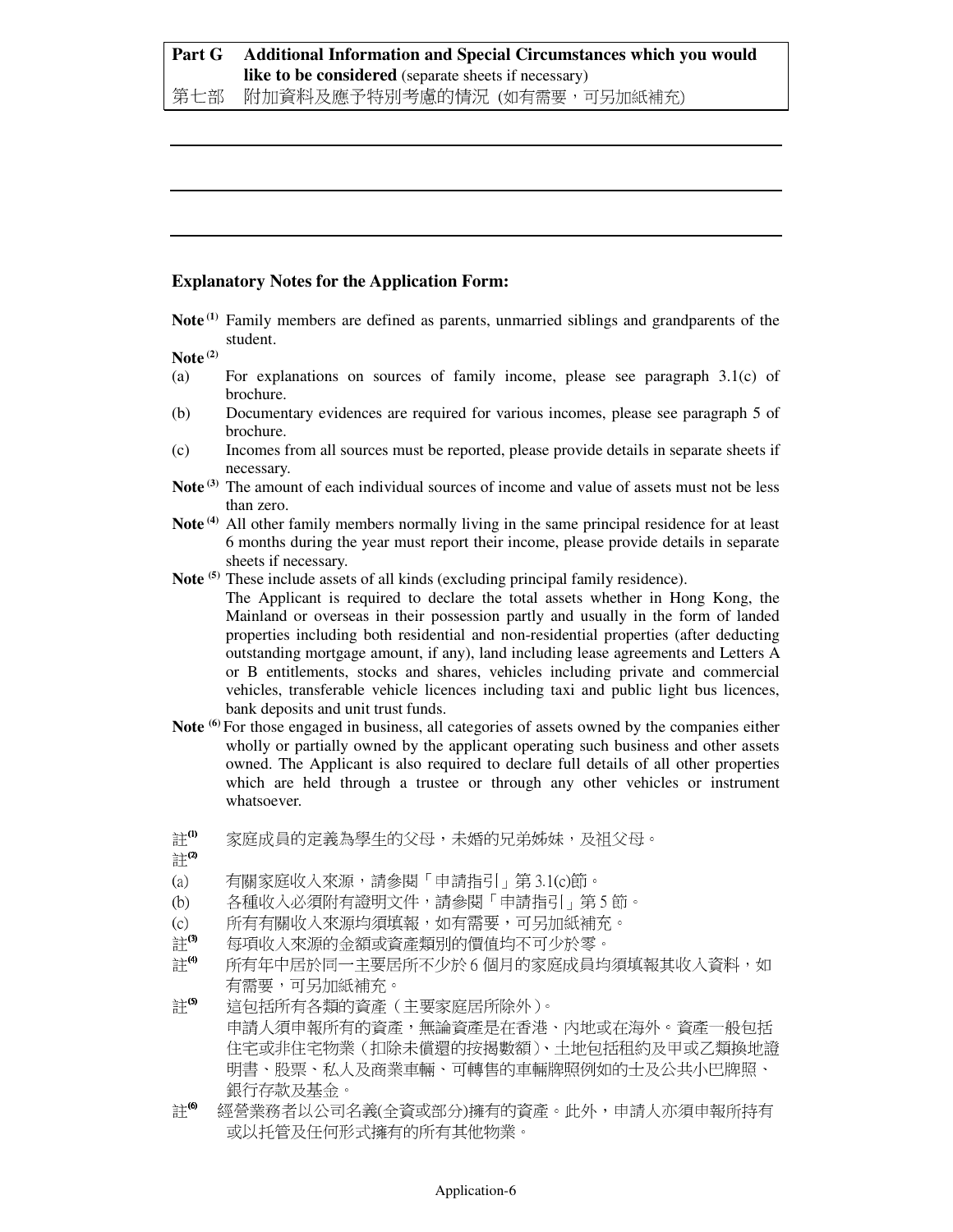$I,$   $(name), have$ read and fully understood the brochure of St. Paul's Co-educational College and its affiliated primary school on the Fee Remission Scheme. I declare that the information provided in this application form is complete and true to the best of my knowledge. I am aware that St. Paul's Co-educational College and its affiliated primary school ("the College") will rely on the information provided by me to determine the eligibility and the percentage of fee remission to be offered under the Scheme. I also understand that any omission/misrepresentation of information with a view to obtaining pecuniary advantage by deception is an offence and is liable to legal proceedings.

I authorize the College to handle the personal data/information provided in this application in accordance with paragraph 12 in Part I of the brochure and I will undertake to inform my family members of such an arrangement. I also give consent to the College to release my and my family members' personal data to various authorities concerned for the purpose of processing my application or verifying the information provided in this application.

I agree to let the College check and counter-check this application in accordance with paragraph 13.2 in Part I of the brochure. If I refuse to co-operate, I undertake to refund all the fee remission already received by me.

I acknowledge that the SPCC Fee Remission Scheme employs assessment criteria which are different from that of the Government Financial Assistance Scheme. I agree to submit to the assessment criteria of the Scheme and that the decision of the assessment is final.

 本人 \_\_\_\_\_\_\_\_\_\_\_\_\_\_\_\_\_\_\_\_\_\_\_\_\_\_\_\_\_\_\_\_\_\_\_\_\_\_\_\_\_\_\_\_\_\_\_\_\_\_\_\_\_\_(姓名)已 細閱「聖保羅男女中學及其附屬小學的減免學費計劃申請指引」,並完全明白其 內容。現特此聲明,本人在這份申請表格所填報的各項資料,據本人所知,均屬 正確無訛。本人知道聖保羅男女中學及其附屬小學("學校")將根據本人所提 供的資料,按照有關計劃以評定本人是否符合資格獲得學費減免和評估所得的學 費減免金額。本人亦知道如誤報或漏報資料,以欺詐手段獲得財物/金錢利益, 均屬違法,可能會遭起訴。

本人亦授權學校按申請指引第一部分第 12 節所載,處理申請表格內的資 料。我並承諾將此項安排告知本人的家庭成員。本人亦同意學校可向有關機構透 露我及我的家庭成員的個人資料,以便學校可核對我在申請表格內提供的資料。

本人亦承諾按照申請指引第一部分第 13.2 節,接受學校查證與這份申請表 格有關的資料是否正確無訛。假如我拒絕合作,我願意立即全數歸還我已獲發給 的學費減免。

本人知悉學校的減免學費計劃評核準則與政府資助計劃不同。 本人同意接 受學校的學費減免計劃評核準則,而評核的決定為最終決定。

Signature of Applicant/HKID 申請人簽署/身份證號碼

Date  $\Box$  期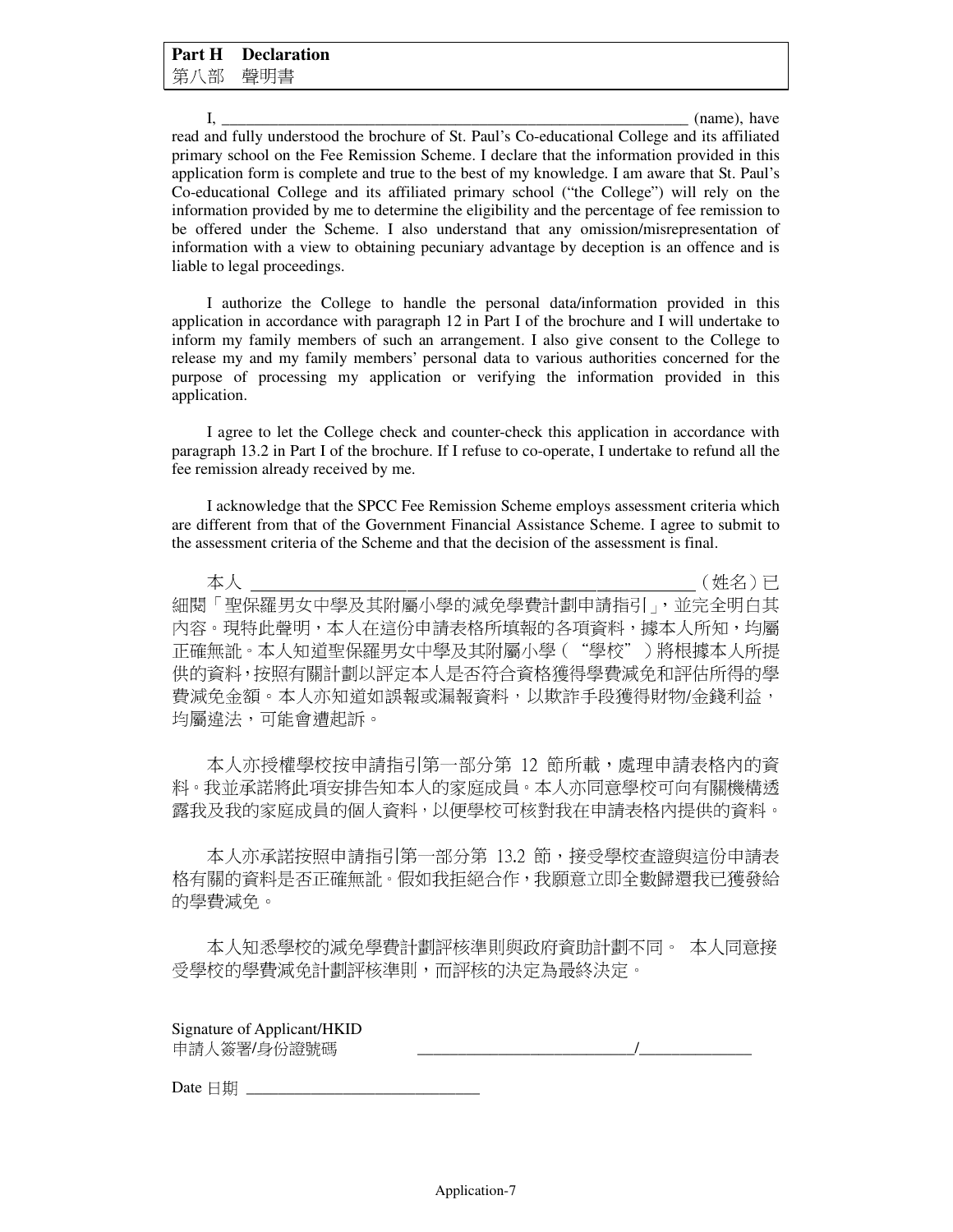## Part I Declaration under Oath (Oaths and Declarations Ordinance) (This part should be completed and signed when making the Declaration) I, of (home address) solemnly, sincerely and truly declare that:

- 1. I am the \_\_\_\_\_\_\_\_\_\_\_\_\_\_\_\_\_\_\_\_\_\_ (state relationship, father/mother/legal guardian) of the student, \_\_\_\_\_\_\_\_\_\_\_\_\_\_\_\_\_\_\_\_\_\_\_\_\_\_\_\_\_\_\_, (state the name of the student).
- 2. The information provided in this application is true and complete to the best of my knowledge.
- 3. I am aware that St. Paul's Co-educational College and its affiliated primary school will determine the student's fee remission based on the information provided in the application.

And I make this solemn declaration conscientiously believing the same to be true and by virtue of the Oaths and Declarations Ordinance.

| Declared at                                                            |                          |
|------------------------------------------------------------------------|--------------------------|
| In the HKSAR this<br>day of                                            |                          |
| through the interpretation of                                          |                          |
| of                                                                     |                          |
| the said interpreter having been also first declared that              |                          |
| he/she <sup>*</sup> had truly, distinctly, and audibly interpreted the |                          |
| contents of this document to the declarant, and that                   |                          |
| he/she <sup>*</sup> would truly and faithfully interpret the           |                          |
| declaration about to be administered to him/her*.                      |                          |
| Before me,                                                             |                          |
|                                                                        | (signature of declarant) |
|                                                                        |                          |
|                                                                        |                          |
| Commissioner for Oaths / Solicitor                                     |                          |

I,  $\qquad \qquad$  , of , solemnly and sincerely declare that I well understand the English and Chinese languages and that I have truly, distinctly, and audibly interpreted the contents of this document to the declarant , and that I will truly and faithfully interpret the declaration about to be administered to him/her\*.

| Declared at                        |  |                            |
|------------------------------------|--|----------------------------|
| In the HKSAR this<br>day of        |  |                            |
| Before me,                         |  |                            |
|                                    |  |                            |
|                                    |  |                            |
|                                    |  |                            |
| Commissioner for Oaths / Solicitor |  | (signature of interpreter) |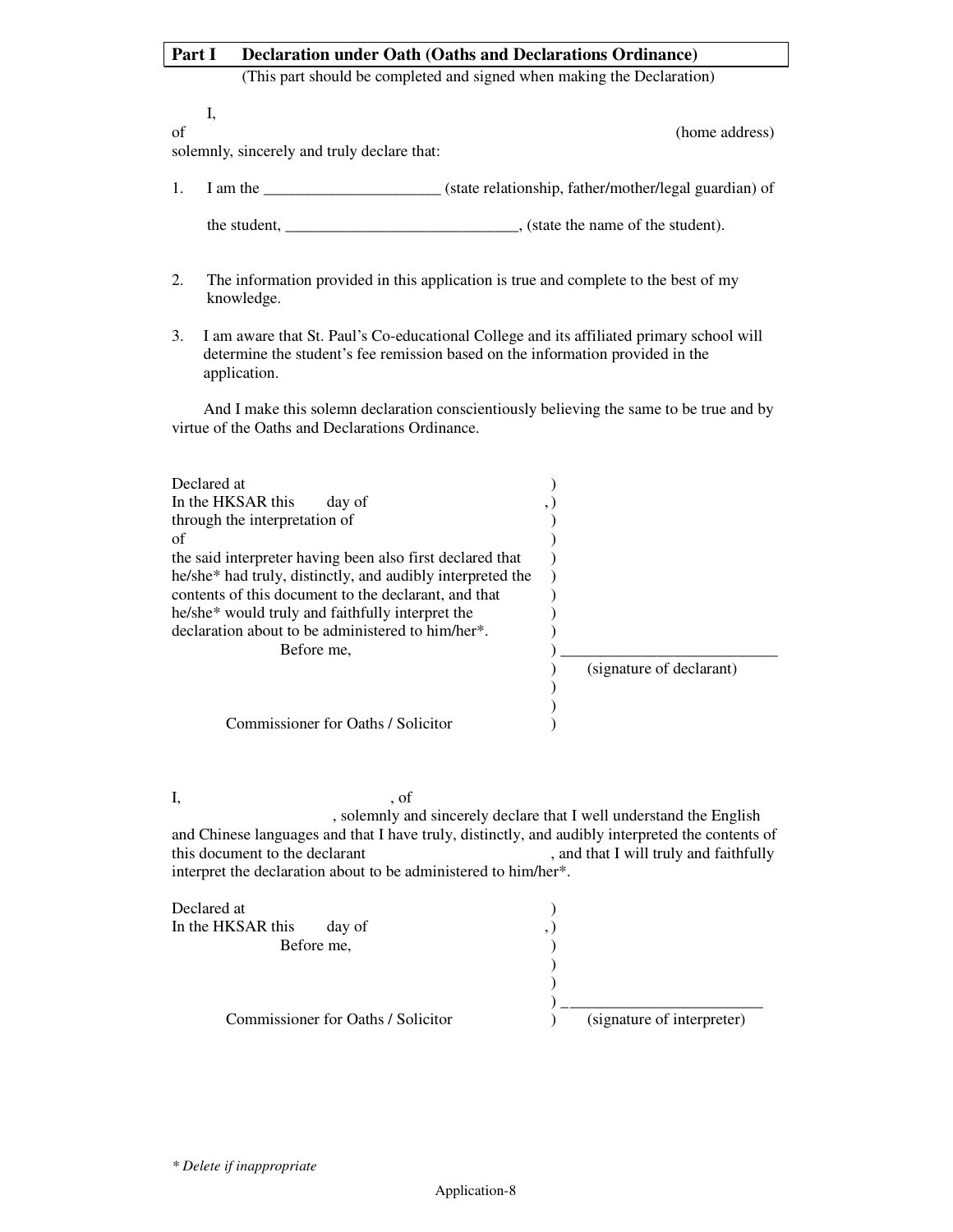|     | 本人,                                                                    |                |   |               |                                          |      |
|-----|------------------------------------------------------------------------|----------------|---|---------------|------------------------------------------|------|
| 現居於 | 謹以至誠鄭重聲明:                                                              |                |   |               |                                          | (住址) |
| 1.  | 本人是                                                                    |                |   |               | (學生姓名)的                                  |      |
|     |                                                                        |                |   |               | (請申報關係,父/母/合法監護人)。                       |      |
| 2.  | 據本人所知,在這份申請表格所填報的各項資料,均屬正確無訛。                                          |                |   |               |                                          |      |
| 3.  | 免學費的評估。                                                                |                |   |               | 本人知道聖保羅男女中學及其附屬小學將根據申請表格所填報的資料作為學生減      |      |
|     |                                                                        |                |   |               | 本人謹憑藉《宣誓及聲明條例》衷誠作出此項鄭重聲明,並確信其為真確無訛。      |      |
| 是經由 | 此項聲明於<br>在香港特別行政區<br>作出傳譯者,而此傳譯員亦已先行聲明,他已將本<br>文件內容向聲明人作出真實明確及清晰可聞的傳譯, | 年<br>,現於<br>任職 | 月 | $\Box$<br>作出, |                                          |      |
|     | 並會將本人即將為聲明人主持的聲明忠實向其傳譯。<br>在本人面前作出:                                    |                |   |               | (聲明人簽署)                                  |      |
|     | 監誓員/律師:…………………………………………                                                |                |   |               |                                          |      |
|     | 本人<br>本人已將本文件內容向聲明人<br>可聞的傳譯,並會將即將為其主持的聲明忠實向其傳譯。                       |                |   | ,現於           | 謹以至誠鄭重聲明,本人諳熟本文件所採用的法定語文及英文,<br>作真實明確及清晰 |      |
|     | 此項聲明於<br>在香港特別行政區                                                      | 年              | 月 | Ħ             |                                          |      |
|     | 在本人面前作出:                                                               |                |   |               | (傳譯者簽署)                                  |      |